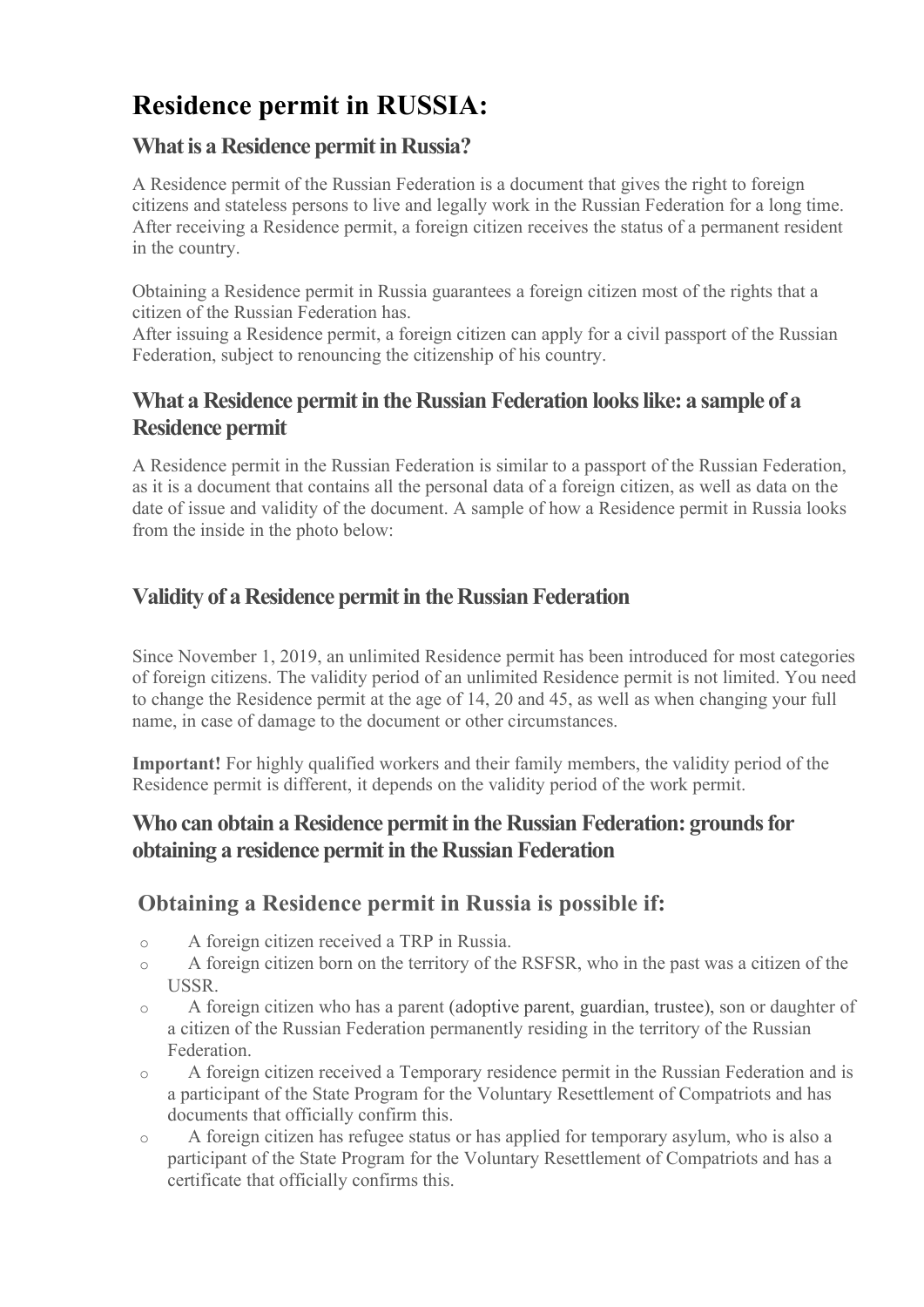- o A foreign citizen is a highly qualified specialist, as well as a member of the family of a highly qualified specialist.
- o A foreign citizen who is an official native speaker of the Russian language and has the relevant documents, a certificate or diploma of graduation from a University in the Russian Federation.
- o Obtaining a Residence permit in Russia in 2020 is also possible for minor children if one of his parents has citizenship of the Russian Federation or is a foreign citizen who has already received citizenship or a Residence permit in Russia (in the event that the child was born in Russia or has a TRP).
- o A foreign citizen who is incapacitated, whose assistant and guardian is either a citizen of the Russian Federation or a migrant with a valid Residence permit in the Russian Federation.
- o Citizens of the Republic of Belarus can also obtain a Residence permit.

#### Residence permit in Russia by marriage

To obtain a Residence permit in the Russian Federation by marriage, a foreign citizen must first apply for a TRP.

Only after having a Temporary residence permit a foreign citizen can apply for a Residence permit.

## Terms of consideration of an application for a Residence permit and obtaining a Residence permit in the Russian Federation

When all documents for a Residence permit are collected, the application is submitted to the State body for consideration.

The official terms of consideration of a Residence permit are no more than 6 months, that is, the maximum period for consideration of a Residence permit application by Government Officials is six months.

However, the period for consideration of a Residence permit in Russia for categories of citizens with a simplified procedure may be reduced, which is discussed when submitting documents.

## What documents are required for obtaining a Residence permit in the Russian **Federation**

The list of documents may vary somewhat, depending on the applicant's situation. Basic set for applying for a Residence permit:

- o application for a Residence permit of the Russian Federation in two copies.
- o a Temporary residence permit (if submitted on a general basis).
- o 4 photos 35x45 mm, (2 for stateless persons).
- o certificates with the results of the medical examination for a Residence permit.
- o certificate of absence of HIV infection.
- o proof of identity.
- o certificate of no criminal record.
- o documents that confirm the existence of a legal source of livelihood. It can be a certificate of income, a certificate of employment. An incapacitated person does not need this document.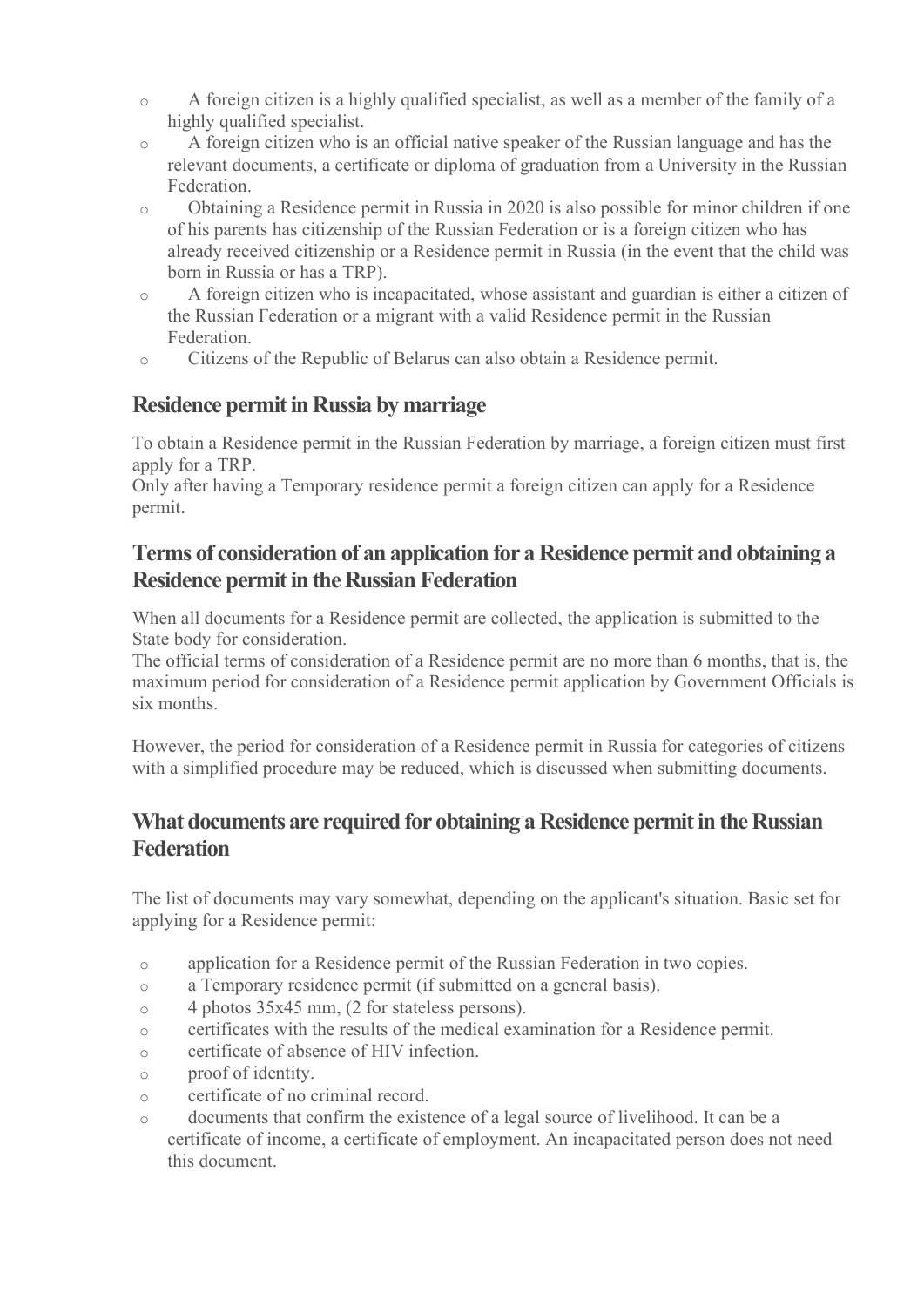- o the registered address. If a foreign citizen has been living in Russia for more than three years, it is necessary to provide a document confirming the availability of housing (this can be own, rented, or relatives' housing).
- o If some documents are drawn up entirely in a foreign language, in the GUFM of the Ministry of Internal Affairs must also provide their notarized translation.

Important! If you fill out the printed form of an application for a Residence permit with a pen, then it should not contain errors, blots, and corrections, otherwise it may not be accepted. Also, filling out application forms for a Residence permit should be without abbreviations. It is necessary to write in a clear and legible handwriting.

When filling out the application form for obtaining a Residence permit in the Russian Federation, it is also important to remember that it is unacceptable to skip the fields, leaving them blank.

## How to find out the readiness of a Residence permit on the website of the Ministry of Internal Affairs: online check of the readiness of a Residence permit on the website of the GUFM Ministry of Internal Affairs

In order to check whether the Residence permit is ready online, you need to open the website of the Main Directorate of the Ministry of Internal Affairs and go to the online Residence permit check page, which is located at this link.

To check the readiness of the Residence permit online, you must correctly fill in all the fields of the verification form and send a request.

Thus, in order to find out the readiness of the Residence permit online, it is necessary to indicate the region where the application for the Residence permit was submitted, the date of birth of the foreign citizen, as well as the number of the identity document that was presented when applying for the Residence permit.

Important! You cannot find out the readiness of a Residence permit by last name online! Only by filling in the given form fields.

After submitting the form, the result of the online check of the Residence permit on the website of the GUFM Ministry of Internal Affairs will be displayed.

#### Issuance of a Residence permit in the Russian Federation: regulations and procedure for issuing a Residence permit in Russia

 Examination of an application and the issuance of a Residence permit is handled by the MIA authorities in accordance with Federal Law No. 115 "On the Legal Status of Foreign Citizens."

If the documents for a Residence permit are drawn up correctly, your application must be registered within 1 day. At the time of consideration of an application for a Residence permit, a foreign citizen is issued a certificate of acceptance of documents for consideration.

 An application for a Residence permit is considered depending about each applicant. The response can be expected up to 6 months, but not later.

After receiving a positive decision to issue a Residence permit, a foreign citizen must obtain a Residence permit within 15 days.

## Registration after obtaining a Residence permit: what kind of registration is needed for a Residence permit

Obtaining a "Residence permit" document in the Russian Federation is not the final part of the procedure for registration of legal stay and residence in Russia. Registration at the place of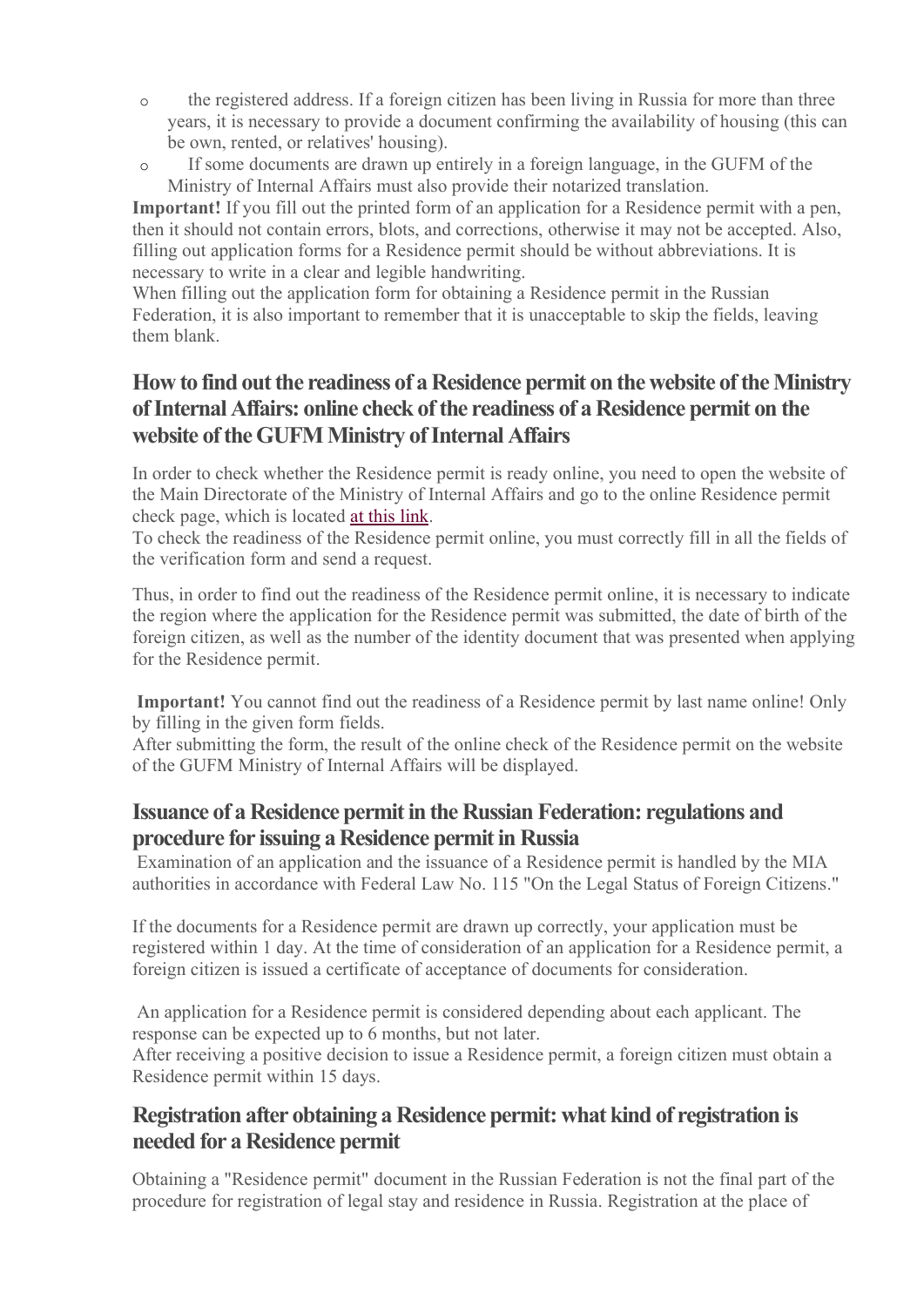residence is required after obtaining a Residence permit. This provision is spelled out in the legislation of the Russian Federation.

Thus, a foreign citizen or stateless person permanently residing in Russia is subject to registration at the place of residence and registration at the place of stay.

After obtaining a Residence permit, a foreign citizen must register himself at the place of residence.

Important! Registration with a Residence permit is a prerequisite for legal residence in Russia with a Residence permit.

Important! Registration for a Residence permit must be completed no later than 7 days from the date of obtaining a Residence permit.

Failure to comply with the terms of registration for a Residence permit of a foreign citizen entails administrative liability for violation of the regime of stay in the Russian Federation, which in turn may lead to administrative expulsion from the Russian Federation and a ban on entry into the Russian Federation.

## What registration is required for a Residence permit?

Registration after a Residence permit can be of only one type - a permanent residence permit at the place of residence.

There is no such thing as a temporary residence permit registration at the place of stay.

Important! Registration for a Residence permit should not be confused with Temporary registration (migration registration), since migration registration in no way replaces registration at the place of residence for a Residence permit in the Russian Federation.

 In accordance with Federal Law No. 115, foreign citizens permanently residing in the territory of the Russian Federation, that is, foreigners with a Residence permit, are required to register at the place of residence within 7 working days, which has nothing to do with applying for a migration accounting (so-called registration at the place of stay).

 Thus, migration registration (temporary registration) for a residence permit is illegal and does not meet the conditions for fulfilling the requirements of the Law on registration at the place of residence in the Russian Federation for a Residence permit.

As sanctions for violation of this Law, a fine and expulsion from the country may be imposed.

#### Work in Russia with a Residence permit

A Residence permit gives a foreign citizen almost all the same rights that a Russian has. This also applies to employment.

 Thus, a Residence permit gives a foreign citizen the right to live and work in any region of the Russian Federation without restrictions. To do this, you do not need a work patent or a permit.